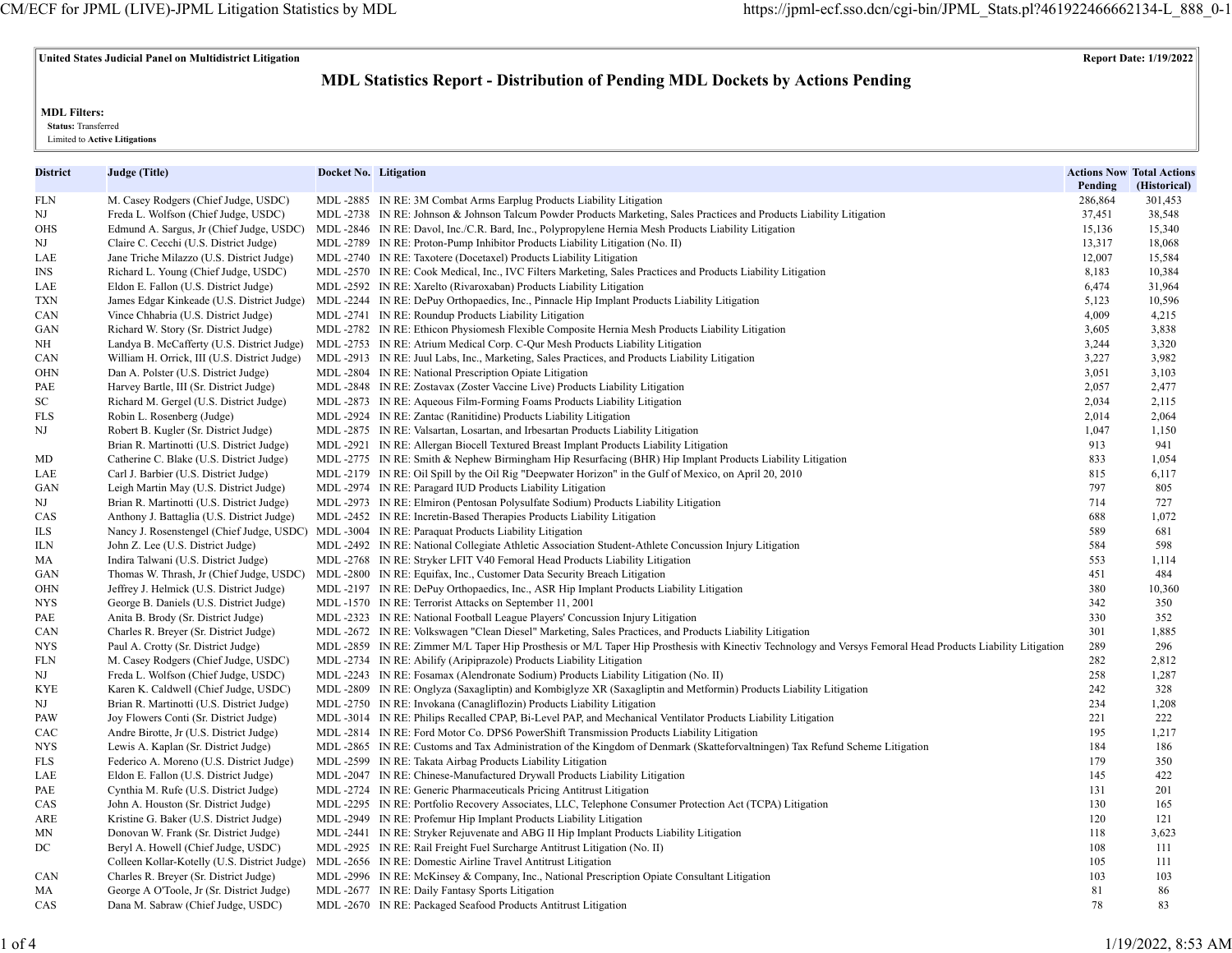| MD         | Paul W. Grimm (U.S. District Judge)                                                          | MDL -2879 IN RE: Marriott International, Inc., Customer Data Security Breach Litigation                         | 73 | 91      |
|------------|----------------------------------------------------------------------------------------------|-----------------------------------------------------------------------------------------------------------------|----|---------|
| NYE        | Margo K. Brodie (U.S. District Judge)                                                        | MDL-1720 IN RE: Payment Card Interchange Fee and Merchant Discount Antitrust Litigation                         | 70 | 127     |
| FLS        | Cecilia M. Altonaga (Chief Judge, USDC)                                                      | MDL -2989 IN RE: January 2021 Short Squeeze Trading Litigation                                                  | 57 | 62      |
| CAN        | Jon S. Tigar (U.S. District Judge)                                                           | MDL-1917 IN RE: Cathode Ray Tube (CRT) Antitrust Litigation                                                     | 56 | 75      |
| ILN.       | Edmond E. Chang (U.S. District Judge)                                                        | MDL-2964 IN RE: Society Insurance Company COVID-19 Business Interruption Protection Insurance Litigation        | 51 | 52      |
| NYS.       | Naomi Reice Buchwald (Sr. District Judge)                                                    | MDL -2262 IN RE: Libor-Based Financial Instruments Antitrust Litigation                                         | 48 | 78      |
| <b>MOW</b> | Brian C. Wimes (U.S. District Judge)                                                         | MDL -3019 IN RE: T-Mobile Customer Data Security Breach Litigation                                              | 45 | 45      |
| NJ         | Madeline C. Arleo (U.S. District Judge)                                                      | MDL-2904 IN RE: American Medical Collection Agency, Inc., Customer Data Security Breach Litigation              | 44 | 54      |
| OR.        | Michael H. Simon (U.S. District Judge)                                                       | MDL-2828 IN RE: Intel Corp. CPU Marketing, Sales Practices and Products Liability Litigation                    | 41 | 43      |
| MIE        | Sean F. Cox (U.S. District Judge)                                                            | MDL -2311 IN RE: Automotive Parts Antitrust Litigation                                                          | 38 | 379     |
| CAN        | Vince Chhabria (U.S. District Judge)                                                         | MDL -2843 IN RE: Facebook, Inc., Consumer Privacy User Profile Litigation                                       | 36 | 42      |
| PAE        | Eduardo C. Robreno (Sr. District Judge)                                                      | MDL -875 IN RE: Asbestos Products Liability Litigation (No. VI)                                                 | 35 | 192,124 |
| CAN        | Maxine M Chesney (Sr. District Judge)                                                        | MDL -2918 IN RE: Hard Disk Drive Suspension Assemblies Antitrust Litigation                                     | 34 | 35      |
| FLM        | Harvey E. Schlesinger (Sr. District Judge)                                                   | MDL -2626 IN RE: Disposable Contact Lens Antitrust Litigation                                                   | 33 | 60      |
| MOE        | Stephen N. Limbaugh, Jr (U.S. District Judge) MDL -2820 IN RE: Dicamba Herbicides Litigation |                                                                                                                 | 33 | 55      |
| VAE        | Anthony J. Trenga (U.S. District Judge)                                                      | MDL -2915 IN RE: Capital One Consumer Data Security Breach Litigation                                           | 33 | 65      |
| NYS        | Paul G. Gardephe (U.S. District Judge)                                                       | MDL -2673 IN RE: Treasury Securities Auction Antitrust Litigation                                               | 32 | 43      |
| PAW        | Mark R. Hornak (Chief Judge, USDC)                                                           | MDL-2969 IN RE: Erie COVID-19 Business Interruption Protection Insurance Litigation                             | 32 | 32      |
| MΝ         | Joan N. Ericksen (U.S. District Judge)                                                       | MDL -2666 IN RE: Bair Hugger Forced Air Warming Devices Products Liability Litigation                           | 29 | 5,873   |
| SC         | J Michelle Childs (U.S. District Judge)                                                      | MDL -2972 IN RE: Blackbaud, Inc., Customer Data Security Breach Litigation                                      | 29 | 31      |
| MA         | Denise J. Casper (U.S. District Judge)                                                       | MDL-2938 IN RE: Evenflo Company, Inc., Marketing, Sales Practices and Products Liability Litigation             | 28 | 28      |
| NYS.       | Valerie E. Caproni (U.S. District Judge)                                                     | MDL-2548 IN RE: Commodity Exchange, Inc., Gold Futures and Options Trading Litigation                           | 28 | 29      |
| CAC        | John A. Kronstadt (U.S. District Judge)                                                      | MDL -2905 IN RE: ZF-TRW Airbag Control Units Products Liability Litigation                                      | 27 | 27      |
| ILN        | Elaine E. Bucklo (Sr. District Judge)                                                        | MDL-2931 IN RE: Delta Dental Antitrust Litigation                                                               | 27 | 28      |
| TXN        | David C. Godbey (U.S. District Judge)                                                        | MDL-2099 IN RE: Stanford Entities Securities Litigation                                                         | 27 | 155     |
| MOE        | Sarah E. Pitlyk (U.S. District Judge)                                                        | MDL -2993 IN RE: Crop Inputs Antitrust Litigation                                                               | 26 | 27      |
| ILN        | Manish S. Shah (U.S. District Judge)                                                         | MDL-2842 IN RE: Chicago Board Options Exchange Volatility Index Manipulation Antitrust Litigation               | 25 | 28      |
| MIE        | Sean F. Cox (U.S. District Judge)                                                            | MDL-2901 IN RE: Ford Motor Co. F-150 and Ranger Truck Fuel Economy Marketing and Sales Practices Litigation     | 25 | 27      |
| NYS.       | P. Kevin Castel (Sr. District Judge)                                                         | MDL-3010 IN RE: Google Digital Advertising Antitrust Litigation                                                 | 25 | 25      |
| CAN        | Lucy H. Koh (U.S. District Judge)                                                            | MDL-2773 IN RE: Qualcomm Antitrust Litigation                                                                   | 24 | 35      |
| FLM        | Roy B. Dalton, Jr (U.S. District Judge)                                                      | MDL -3006 IN RE: Tasigna (Nilotinib) Products Liability Litigation                                              | 23 | 23      |
| MΝ         | John R. Tunheim (Chief Judge, USDC)                                                          | MDL -2998 IN RE: Pork Antitrust Litigation                                                                      | 23 | 23      |
| CAN        | Edward M. Chen (U.S. District Judge)                                                         | MDL-2777 IN RE: Chrysler-Dodge-Jeep EcoDiesel Marketing, Sales Practices and Products Liability Litigation      | 22 | 52      |
|            | James Donato (U.S. District Judge)                                                           | MDL -2801 IN RE: Capacitors Antitrust Litigation (No. III)                                                      | 22 | 22      |
| ILN        | Virginia M. Kendall (U.S. District Judge)                                                    | MDL -2867 IN RE: Local TV Advertising Antitrust Litigation                                                      | 22 | 22      |
| CAN        | Charles R. Breyer (Sr. District Judge)                                                       | MDL-2184 IN RE: Google Inc. Street View Electronic Communications Litigation                                    | 21 | 21      |
| CAS        | Larry Alan Burns (Sr. District Judge)                                                        | MDL -2992 IN RE: Bank of America California Unemployment Benefits Litigation                                    | 21 | 29      |
| NYS.       | Vernon S. Broderick (U.S. District Judge)                                                    | MDL-2542 IN RE: Keurig Green Mountain Single-Serve Coffee Antitrust Litigation                                  | 21 | 30      |
| PAE        | Gene E.K. Pratter (U.S. District Judge)                                                      | MDL -2002 IN RE: Processed Egg Products Antitrust Litigation                                                    | 21 | 33      |
|            | Timothy J. Savage (U.S. District Judge)                                                      | MDL -2460 IN RE: Niaspan Antitrust Litigation                                                                   | 21 | 23      |
| MN         | John R. Tunheim (Chief Judge, USDC)                                                          | MDL-2642 IN RE: Fluoroquinolone Products Liability Litigation                                                   | 20 | 1,269   |
| <b>NCW</b> | Kenneth D. Bell (U.S. District Judge)                                                        | MDL-2947 IN RE: Lowe's Companies, Inc., Fair Labor Standards Act (FLSA) and Wage and Hour Litigation            | 20 | 20      |
| ALN        | R. David Proctor (U.S. District Judge)                                                       | MDL -2406 IN RE: Blue Cross Blue Shield Antitrust Litigation                                                    | 19 | 86      |
| FLS        | Kenneth A. Marra (Sr. District Judge)                                                        | MDL-1916 IN RE: Chiquita Brands International, Inc., Alien Tort Statute and Shareholders Derivative Litigation  | 19 | 31      |
| <b>MOW</b> | Gary A. Fenner (Sr. District Judge)                                                          | MDL-2709 IN RE: Dollar General Corp. Motor Oil Marketing and Sales Practices Litigation                         | 19 | 26      |
| VAE        | Rebecca Beach Smith (U.S. District Judge)                                                    | MDL -2836 IN RE: Zetia (Ezetimibe) Antitrust Litigation                                                         | 19 | 23      |
| CAN        | James Donato (U.S. District Judge)                                                           | MDL -2981 IN RE: Google Play Store Antitrust Litigation                                                         | 18 | 19      |
| ILN        | Robert M. Dow, Jr (U.S. District Judge)                                                      | MDL -2817 IN RE: Dealer Management Systems Antitrust Litigation                                                 | 18 | 23      |
| МA         | Douglas P. Woodlock (Sr. District Judge)                                                     | MDL -2428 IN RE: Fresenius GranuFlo/NaturaLyte Dialysate Products Liability Litigation                          | 17 | 4,516   |
| <b>MOW</b> | Beth Phillips (Chief Judge, USDC)                                                            | MDL -2945 IN RE: Ahern Rentals, Inc., Trade Secret Litigation                                                   | 17 | 18      |
| NΜ         | James O. Browning (U.S. District Judge)                                                      | MDL-2695 IN RE: Santa Fe Natural Tobacco Company Marketing and Sales Practices Litigation                       | 17 | 17      |
| FLS        | Raag Singhal (Judge)                                                                         | MDL-3015 IN RE: Johnson & Johnson Sunscreen Marketing, Sales Practices and Products Liability Litigation        | 16 | 16      |
| ILN        | John Robert Blakey (Honorable)                                                               | MDL-3009 IN RE: Seresto Flea and Tick Collar Marketing, Sales Practices and Products Liability Litigation       | 16 | 16      |
| NYW        | Geoffrey W. Crawford (U.S. District Judge)                                                   | MDL-2903 IN RE: Fisher-Price Rock 'n Play Sleeper Marketing, Sales Practices, and Products Liability Litigation | 16 | 16      |
| DE         | Leonard P. Stark (U.S. District Judge)                                                       | MDL -2930 IN RE: Entresto (Sacubitril/Valsartan) Patent Litigation                                              | 15 | 15      |
| FLS        | K. Michael Moore (U.S. District Judge)                                                       | MDL -2832 IN RE: Liquid Toppings Dispensing System ('447) Patent Litigation                                     | 15 | 15      |
| ILN        | John Z. Lee (U.S. District Judge)                                                            | MDL -2948 IN RE: TikTok, Inc., Consumer Privacy Litigation                                                      | 15 | 21      |
| MIE        | Matthew F. Leitman (U.S. District Judge)                                                     | MDL-2818 IN RE: General Motors Air Conditioning Marketing and Sales Practices Litigation                        | 15 | 15      |
| NJ         | Michael A. Shipp (U.S. District Judge)                                                       | MDL-2779 IN RE: FieldTurf Artificial Turf Marketing and Sales Practices Litigation                              | 15 | 17      |
| NYE        | Nina Gershon (Sr. District Judge)                                                            | MDL -2819 IN RE: Restasis (Cyclosporine Ophthalmic Emulsion) Antitrust Litigation                               | 15 | 21      |
| NYS        | Vernon S. Broderick (U.S. District Judge)                                                    | MDL-1358 IN RE: Methyl Tertiary Butyl Ether ("MTBE") Products Liability Litigation                              | 15 | 190     |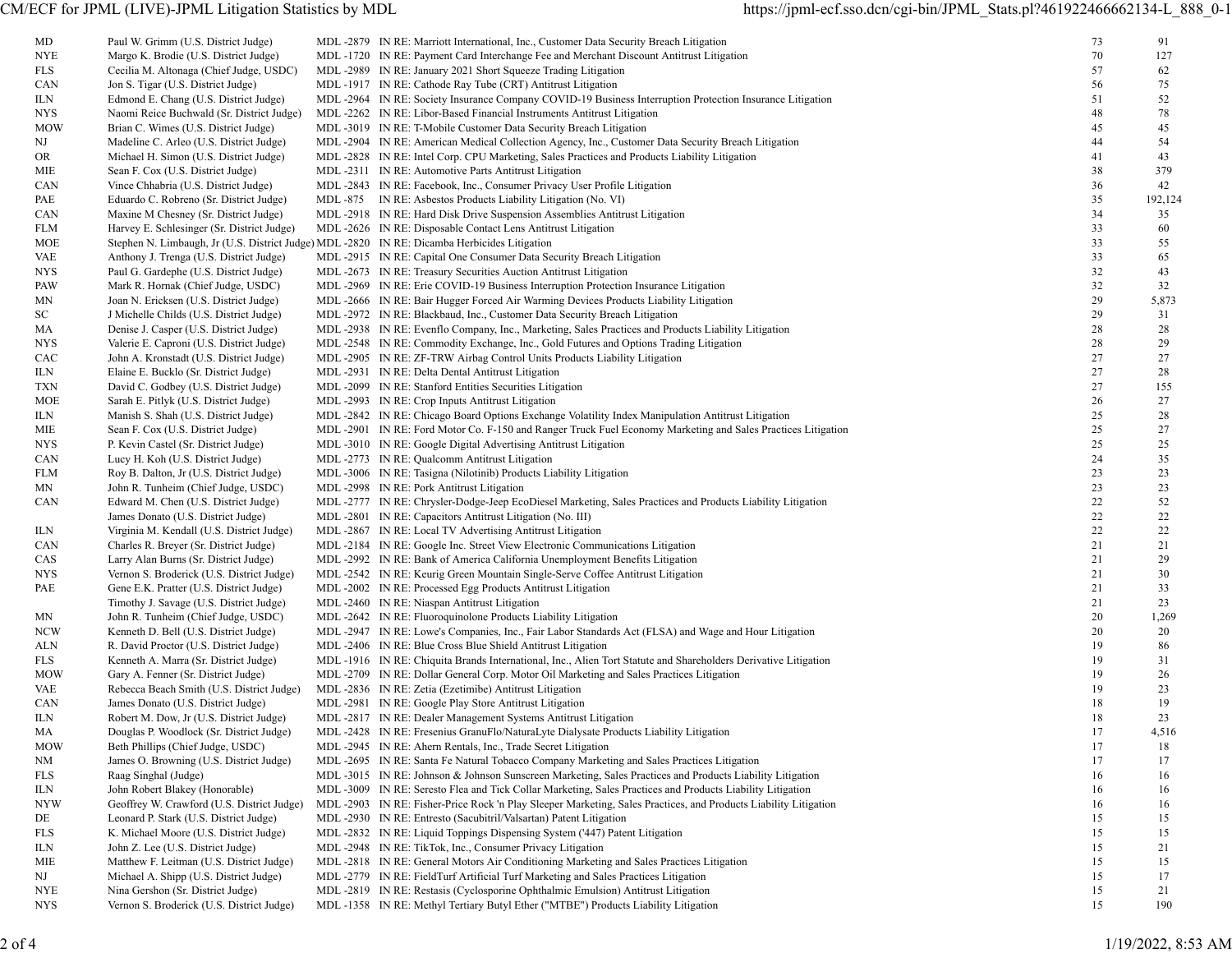| GAN        | Jean-Paul Boulee (Judge)                                                                | MDL -2933 IN RE: TransUnion Rental Screening Solutions, Inc., Fair Credit Reporting Act (FCRA) Litigation                               | 14             | 14             |
|------------|-----------------------------------------------------------------------------------------|-----------------------------------------------------------------------------------------------------------------------------------------|----------------|----------------|
| ILN        | Harry D. Leinenweber (Sr. District Judge)                                               | MDL -2580 IN RE: Opana ER Antitrust Litigation                                                                                          | 14             | 14             |
| MIE        | David M. Lawson (U.S. District Judge)                                                   | MDL -2744 IN RE: FCA US LLC Monostable Electronic Gearshift Litigation                                                                  | 14             | 39             |
| <b>NYS</b> | John G Koeltl (U.S. District Judge)                                                     | MDL -2968 IN RE: Generali COVID-19 Travel Insurance Litigation                                                                          | 14             | 15             |
| OKN        | Terence C. Kern (Sr. District Judge)                                                    | MDL-2700 IN RE: Genentech, Inc., Herceptin (Trastuzumab) Marketing and Sales Practices Litigation                                       | 14             | 14             |
| FLS        | Darrin P. Gayles (U.S. District Judge)                                                  | MDL-2841 IN RE: MONAT Hair Care Products Marketing, Sales Practices and Products Liability Litigation                                   | 13             | 13             |
| NYS        | P. Kevin Castel (Sr. District Judge)                                                    | MDL -2742 IN RE: SunEdison, Inc., Securities Litigation                                                                                 | 12             | 34             |
|            |                                                                                         |                                                                                                                                         |                |                |
| PAE        | Mitchell S Goldberg (U.S. District Judge)                                               | MDL-2445 IN RE: Suboxone (Buprenorphine Hydrochloride and Naloxone) Antitrust Litigation                                                | 12             | 17             |
| PAW        | Donetta W. Ambrose (Sr. District Judge)                                                 | MDL-2862 IN RE: Diisocyanates Antitrust Litigation                                                                                      | 12             | 12             |
| CAN        | Edward J. Davila (U.S. District Judge)                                                  | MDL-3001 IN RE: Google Play Store Simulated Casino-Style Games Litigation                                                               | 11             | 12             |
|            | Richard Seeborg (Chief Judge, USDC)                                                     | MDL -2966 IN RE: Xyrem (Sodium Oxybate) Antitrust Litigation                                                                            | 11             | 11             |
| DE         | Colm F. Connolly (Chief Judge, USDC)                                                    | MDL-2912 IN RE: Palbociclib Patent Litigation                                                                                           | 11             | 25             |
| ILN        | Matthew F Kennelly (Senior District Judge)                                              | MDL -2545 IN RE: Testosterone Replacement Therapy Products Liability Litigation                                                         | 11             | 7,883          |
| <b>MOW</b> | Stephen R. Bough (U.S. District Judge)                                                  | MDL-2936 IN RE: Smitty's/CAM2 303 Tractor Hydraulic Fluid Marketing, Sales Practices and Products Liability Litigation                  | 11             | 11             |
|            |                                                                                         |                                                                                                                                         |                |                |
|            | Beth Phillips (Chief Judge, USDC)                                                       | MDL-2984 IN RE: Folgers Coffee Marketing and Sales Practices Litigation                                                                 | 11             | 11             |
| NYS        | Naomi Reice Buchwald (Sr. District Judge)                                               | MDL -2645 IN RE: Kind LLC "All Natural" Litigation                                                                                      | 11             | 12             |
| CAN        | Edward J. Davila (U.S. District Judge)                                                  | MDL-2985 IN RE: Apple Inc. App Store Simulated Casino-Style Games Litigation                                                            | 10             | 10             |
| ILN        | Sharon Johnson Coleman (Honorable)                                                      | MDL -2967 IN RE: Clearview AI, Inc., Consumer Privacy Litigation                                                                        | 10             | 14             |
| ΚS         | Daniel D. Crabtree (U.S. District Judge)                                                | MDL-2785 IN RE: EpiPen (Epinephrine Injection, USP) Marketing, Sales Practices and Antitrust Litigation                                 | 10             | 13             |
| NYS.       | J. Paul Oetken (U.S. District Judge)                                                    | MDL-2704 IN RE: Interest Rate Swaps Antitrust Litigation                                                                                | 10             | 11             |
|            |                                                                                         |                                                                                                                                         | 10             | 100            |
| PAM        | Christopher C. Conner (U.S. District Judge)                                             | MDL -2816 IN RE: Sorin 3T Heater-Cooler System Products Liability Litigation (No. II)                                                   |                |                |
| CAC        | James V. Selna (U.S. District Judge)                                                    | MDL-2151 IN RE: Toyota Motor Corp. Unintended Acceleration Marketing, Sales Practices, and Products Liability Litigation                | 9              | 461            |
| ILN        | Robert M. Dow, Jr (U.S. District Judge)                                                 | MDL -2909 IN RE: Fairlife Milk Products Marketing and Sales Practices Litigation                                                        | $\mathbf Q$    | 9              |
|            | Gary Feinerman (U.S. District Judge)                                                    | MDL-2705 IN RE: 100% Grated Parmesan Cheese Marketing and Sales Practices Litigation                                                    | 9              | 53             |
| MOE        | Henry Edward Autrey (U.S. District Judge)                                               | MDL-2382 IN RE: Emerson Electric Co. Wet/Dry Vac Marketing and Sales Practices Litigation                                               | 9              | 9              |
| PAE        | C. Darnell Jones, II (U.S. District Judge)                                              | MDL -2833 IN RE: FedLoan Student Loan Servicing Litigation                                                                              | $\mathbf Q$    | 10             |
| NYS.       | Valerie E. Caproni (U.S. District Judge)                                                | MDL -2573 IN RE: London Silver Fixing, Ltd., Antitrust Litigation                                                                       | 8              | 8              |
|            |                                                                                         |                                                                                                                                         | 8              | 29             |
| PAE        | Michael M Baylson (Sr. District Judge)                                                  | MDL -2437 IN RE: Domestic Drywall Antitrust Litigation                                                                                  |                |                |
| <b>TXW</b> | Alan D Albright (Judge)                                                                 | MDL -2959 IN RE: Proven Networks, LLC, Patent Litigation                                                                                | 8              | 11             |
| NM         | William P. Johnson (Chief Judge, USDC)                                                  | MDL-2824 IN RE: Gold King Mine Release in San Juan County, Colorado, on August 5, 2015                                                  |                | $\tau$         |
| NYE        | Nicholas G Garaufis (Sr. District Judge)                                                | MDL -2221 IN RE: American Express Anti-Steering Rules Antitrust Litigation (No. II)                                                     |                | 15             |
| CAN        | Haywood S. Gilliam, Jr (U.S. District Judge) MDL -2951 IN RE: StubHub Refund Litigation |                                                                                                                                         | 6              | 6              |
|            | Jeffrey S. White (U.S. District Judge)                                                  | MDL-2555 IN RE: Coca-Cola Products Marketing and Sales Practices Litigation (No. II)                                                    | 6              | 8              |
| DC         | Paul L. Friedman (Sr. District Judge)                                                   | MDL -1869 IN RE: Rail Freight Fuel Surcharge Antitrust Litigation                                                                       | 6              | 24             |
|            |                                                                                         |                                                                                                                                         | 6              | 40             |
|            | Emmet G. Sullivan (U.S. District Judge)                                                 | MDL -2165 IN RE: Endangered Species Act Section 4 Deadline Litigation                                                                   |                |                |
| FLS        | James Lawrence King (Sr. District Judge)                                                | MDL-2036 IN RE: Checking Account Overdraft Litigation                                                                                   | 6              | 100            |
|            | Rodolfo A. Ruiz (U.S. District Judge)                                                   | MDL-2994 IN RE: Mednax Services, Inc., Customer Data Security Breach Litigation                                                         | 6              | 6              |
| MΝ         | Michael James Davis (Sr. District Judge)                                                | MDL -2795 IN RE: CenturyLink Sales Practices and Securities Litigation                                                                  | 6              | 29             |
| DE         | Richard G. Andrews (U.S. District Judge)                                                | MDL -3017 IN RE: Xarelto (Rivaroxaban) ('310) Patent Litigation                                                                         | 5              | 5              |
| MOW        | Gary A. Fenner (Sr. District Judge)                                                     | MDL -2567 IN RE: Pre-Filled Propane Tank Antitrust Litigation                                                                           | 5              | 38             |
| OKE        | Robert J. Shelby (U.S. District Judge)                                                  | MDL -2977 IN RE: Broiler Chicken Grower Antitrust Litigation (No. II)                                                                   | 5              | 5              |
| CAC        | Philip S Gutierrez (U.S. District Judge)                                                | MDL -2826 IN RE: Uber Technologies, Inc., Data Security Breach Litigation                                                               |                | 18             |
|            |                                                                                         |                                                                                                                                         |                |                |
| DE         | Leonard P. Stark (U.S. District Judge)                                                  | MDL -2895 IN RE: Sensipar (Cinacalcet Hydrochloride Tablets) Antitrust Litigation                                                       |                | 6              |
| МA         | Nathaniel M. Gorton (U.S. District Judge)                                               | MDL -2878 IN RE: Ranbaxy Generic Drug Application Antitrust Litigation                                                                  |                | 6              |
| NYE        | Brian M. Cogan (U.S. District Judge)                                                    | MDL -1738 IN RE: Vitamin C Antitrust Litigation                                                                                         |                | 10             |
| NYS.       | Jesse M. Furman (U.S. District Judge)                                                   | MDL -2543 IN RE: General Motors LLC Ignition Switch Litigation                                                                          |                | 854            |
| PAW        | J. Nicholas Ranjan (U.S.District Judge)                                                 | MDL-2988 IN RE: All-Clad Metalcrafters, LLC, Cookware Marketing and Sales Practices Litigation                                          |                | $\overline{4}$ |
| AZ         | David G. Campbell (U.S. District Judge)                                                 | MDL-2641 IN RE: Bard IVC Filters Products Liability Litigation                                                                          | 2              | 8,689          |
| <b>CAN</b> | Susan Yvonne Illston (Sr. District Judge)                                               | MDL-2874 IN RE: RAH Color Technologies LLC Patent Litigation                                                                            | 2              | 6              |
| DE         | Richard G. Andrews (U.S. District Judge)                                                | MDL-2902 IN RE: Sitagliptin Phosphate ('708 & '921) Patent Litigation                                                                   | 2              | 31             |
|            |                                                                                         |                                                                                                                                         |                |                |
| ILN        | Joan B. Gottschall (Sr. District Judge)                                                 | MDL-2590 IN RE: Navistar MaxxForce Engines Marketing, Sales Practices and Products Liability Litigation                                 | $\overline{2}$ | 49             |
| KS         | Julie A. Robinson (Chief Judge, USDC)                                                   | MDL-2887 IN RE: Hill's Pet Nutrition, Inc., Dog Food Products Liability Litigation                                                      | 2              | 37             |
| ΜN         | Michael James Davis (Sr. District Judge)                                                | MDL -1431 IN RE: Baycol Products Liability Litigation                                                                                   | $\overline{2}$ | 9,107          |
| NJ         | Peter G. Sheridan (Sr. District Judge)                                                  | MDL -2332 IN RE: Lipitor Antitrust Litigation                                                                                           | $\overline{2}$ | 34             |
| OHN        | James S. Gwin (U.S. District Judge)                                                     | MDL -2807 IN RE: Sonic Corp. Customer Data Security Breach Litigation                                                                   | 2              | 11             |
| <b>VAE</b> | Anthony J. Trenga (U.S. District Judge)                                                 | MDL -2627 IN RE: Lumber Liquidators Chinese-Manufactured Flooring Products Marketing, Sales Practices and Products Liability Litigation | 2              | 197            |
| <b>CAN</b> | Jeffrey S. White (U.S. District Judge)                                                  | MDL-1791 IN RE: National Security Agency Telecommunications Records Litigation                                                          |                | 50             |
|            |                                                                                         |                                                                                                                                         |                |                |
| DC         | Amy Berman Jackson (U.S. District Judge)                                                | MDL-2664 IN RE: U.S. Office of Personnel Management Data Security Breach Litigation                                                     |                | 22             |
| DE         | Eduardo C. Robreno (Sr. District Judge)                                                 | MDL -2358 IN RE: Google Inc. Cookie Placement Consumer Privacy Litigation                                                               |                | 27             |
|            | Leonard P. Stark (U.S. District Judge)                                                  | MDL -2896 IN RE: Auryxia (Ferric Citrate) Patent Litigation                                                                             |                | 6              |
| ΚS         | John W. Lungstrum (Sr. District Judge)                                                  | MDL-2591 IN RE: Syngenta AG MIR162 Corn Litigation                                                                                      |                | 2,435          |